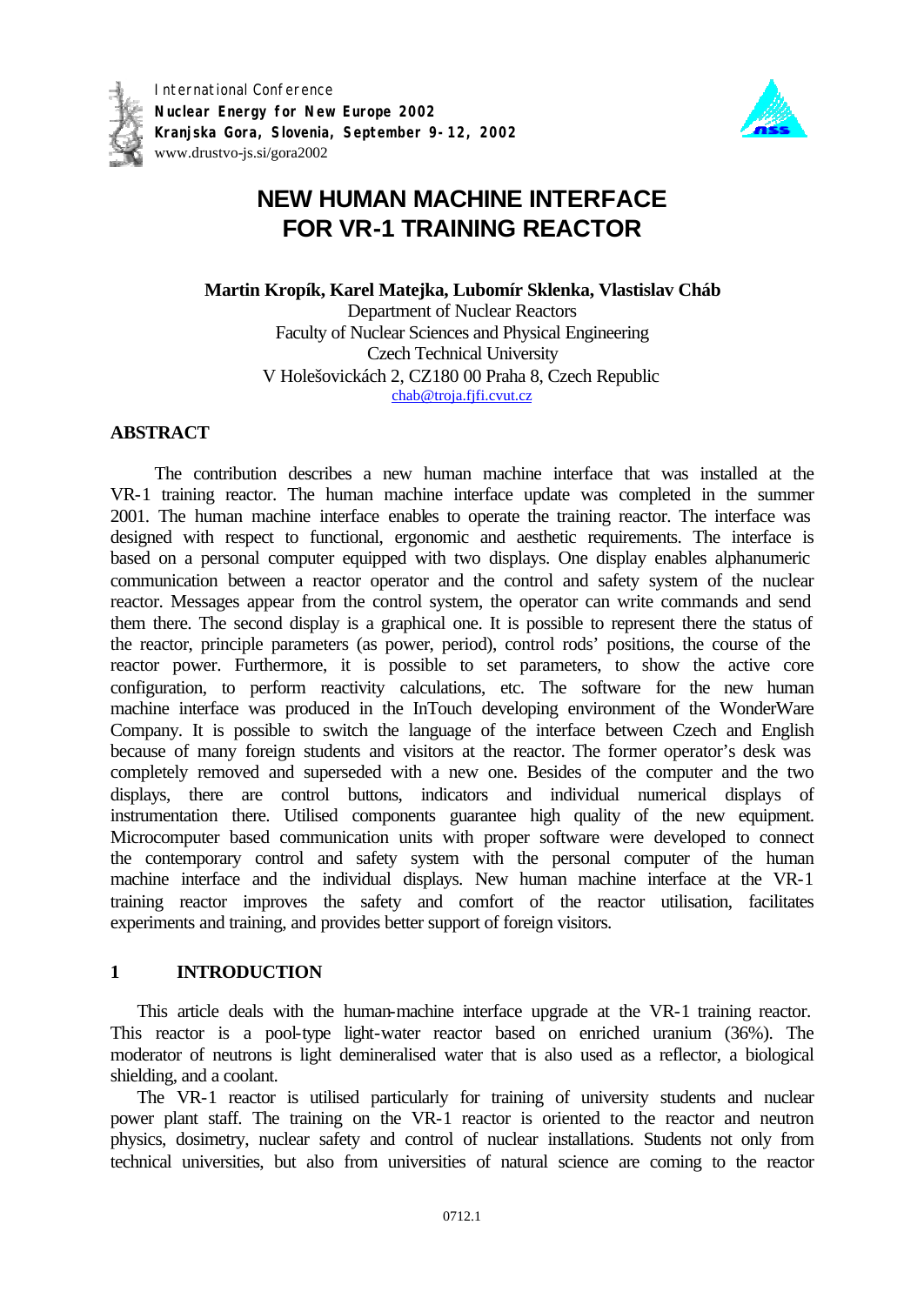for training. Scientific research has to respect reactor parameters and requirements of the socalled clean reactor core (free from a major effect of the fission products).

The present control and safety system (I&C) of the VR-1 training reactor is digital. It utilises 8-bit microcomputers with software written in the assembly language. Even if the present control and safety system fully covers the demands that are put on it, its technical design is obsolete to a certain extent at the present time. There are also problems with maintenance because of a lack of spare parts. Furthermore, during development and production, some new internationally respected demands to ensure the quality and the qualification (e.g. the IAEA, IEC, and IEEE recommendations and standards) were not or could not be considered. Therefore, it was decided to upgrade the present control and safety system with the aim to apply the latest available techniques and technology observing the above mentioned recommendations and standards. The I&C upgrade has been carried out gradually since 2001. According to the plan, the complete upgrade will have finished by 2004. Because of the frequent utilisation of the VR-1 training reactor during the academic terms, it has been decided to carry out the upgrade during holidays so as not to affect the educational process at the reactor.

## **2 HUMAN-MACHINE INTERFACE AND THE REACTOR I&C**

The human-machine interface enables the operation of the reactor and provides the interface between the reactor operator and the reactor I&C. A block diagram of the I&C after the complete upgrade [4] including the human-machine interface is shown in the Fig. 1.



Fig. 1 Block diagram of the upgraded control and safety system

The safety part of the reactor I&C [1], [5] consists of three redundant power measuring (PM) channels with a fission chamber (PMCH) for full range neutron flux density and velocity of power change measurement and three power protection (PP) channels with boron chambers (PPCH) for independent power protection of the reactor. These channels evaluate

Proceedings of the International Conference Nuclear Energy for New Europe, Kranjska Gora, Slovenia, Sept. 9-12, 2002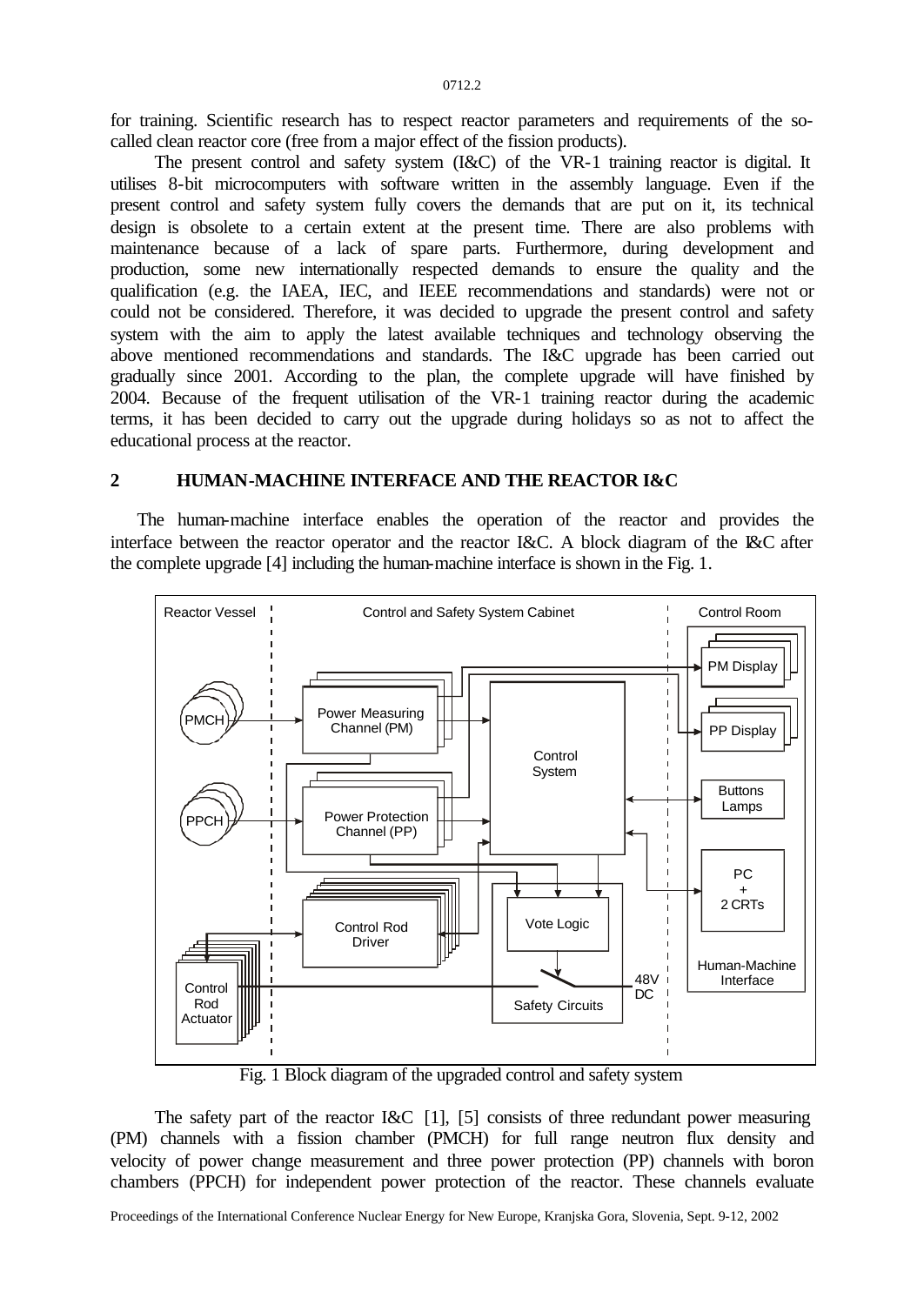the reactor status, and if the safety limits are exceeded, they initiate in the vote logic 2 out of 3 the safety circuits to scram the reactor because of control rod fall. These channels provide also data to adjacent individual displays that are situated on the operator's desk.

The control system receives data the from the power measuring and power protection channels, checks their values with each other and against safety limits. If either the safety limits or allowed deviations between individual channels are exceeded or there are any problems in the system, the control system requires a safety action. The control system calculates the average values of power and velocity and evaluates the deviation between the real power and the demanded power value set by the operator. If the deviation limit is exceeded, the safety action is also required. The control system sends data to a human-machine interface and receives commands from it. If the commands are permitted, it carries them out. The control system also serves as an automatic power control system and controls the movement of the control rods to achieve the required reactor power. The control rod movement is actuated by control rod drivers.

The human-machine interface serves for the communication between the control and safety system and the operator. It consists of a PC with two CRT displays, six previously mentioned individual displays, LED lamps to show the operational status of the reactor and buttons to control the reactor. The human-machine interface receives commands from the operator, evaluates them, sends them to the control system. It also receives messages from the control system and displays them and also stores data about the history of the reactor operation. The communication between the human-machine interface and the I&C is serial, utilising fibre optics.

#### **2.1 New operator's desk and control room changes**

The aim of the human-machine interface upgrade was to improve ergonomic and aesthetic properties of the operator's desk and the control room, to enhance the operator's comfort and thus to increase the utilisation of the reactor and nuclear safety [2]. The operator's desk of the training reactor has been completely changed. A new desk was installed (see Fig. 2). The desk was produced by the Reme Klášterec nad Ohrí Company.



Fig. 2 New operator's desk

Proceedings of the International Conference Nuclear Energy for New Europe, Kranjska Gora, Slovenia, Sept. 9-12, 2002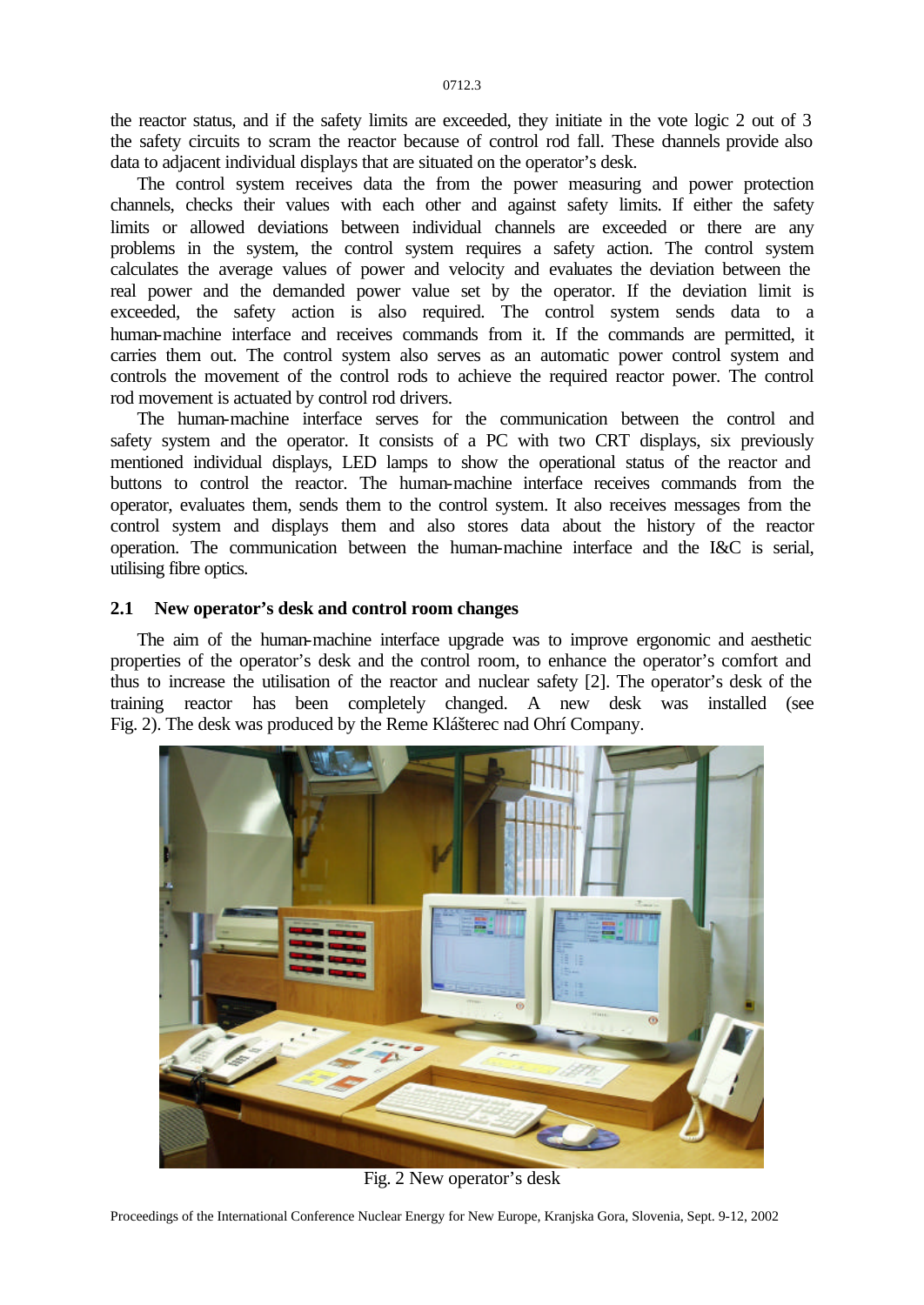Old computer system based on an 8-bit microcomputer for alphanumeric communication and command recognition combined with a PC based graphical unit was replaced by a completely new one. The new PC based system is equipped with two large-scale CRT displays (19"), one for alphanumeric communication and the other one for graphical data representation. There are new control and safety buttons and indicators on the desk.

The individual displays of the power measuring and power protection channels were also upgraded. The old ones with non standard parallel data communication with proneness to a flicker and disturbance were replaced by new displays with the RS232 serial communication. On the old operator's desk were the individual displays only for the power measuring channels. Now, the individual displays for the power protection channels were added to improve their diagnostics, maintenance and calibration.

A large LED information panel was installed in the reactor laboratory. This panel provides information about the reactor status (power, velocity of power changes and deviation from the given power) or any message from the operator to the staff, experimenters or visitors. The panel communicates with the human-machine interface PC via the RS485.

#### **2.2 Software for the human-machine interface**

The human-machine interface has to receive data from the control system about the status of the reactor and equipment and to display them. It also has to receive commands from the operator, recognise and send them to the control system.

The old interface was based on the 8-bit microcomputer with software written in the assembly language. The extent of the software source code was large (about 300 Kbytes) and its maintainability low. The new interface is based on a standard PC with the operating system Windows 2000. The software for the new information system was prepared using the InTouch development tool. This development tool produced by the WonderWare Company that works in the Microsoft Windows 2000 environment is designed for industrial data acquisition and visualisation. The software was developed by ZAT Príbram Company [3]. The software recognises commands from the keyboard and sends them to the control system of the nuclear reactor. Moreover, it receives messages and data from the control system and displays them on the CRTs. Correct communication between the control system of the reactor and the PC is assured by the CRC checking.

Access to the software is permitted via username and password both for the Microsoft Windows 2000 and the application program. Users can have different rights to access the system, to set some parameters, etc.

The software utilises two CRT displays. One of them works in the alphanumeric regime; the other one is graphical. The written commands from the operator and messages from the system appear on the alphanumeric display. The 'Standard' mode of the graphical display is shown in Fig. 3. In the top middle of the picture, there are the principal parameters of the reactor operation – the power, the velocity, the deviation and the given power. The first three values are calculated as the average of the active power measuring channels; the operator sets the fourth one. At the top right, there are current positions of control rods. Bellow the control rods window, there are weights of the individual control rods. The neutron source position (NZ) and communication status (KOM) are displayed between the average values window and the control rod positions. At the top left, there is the status of the control and safety system with possible warning and safety announcements. In the centre of the figure, the power course of the reactor during the last 5 minutes is displayed with a vertical logarithmic scale. The buttons at the bottom enable the change of mode on the graphical display from 'Standard' to the other ones.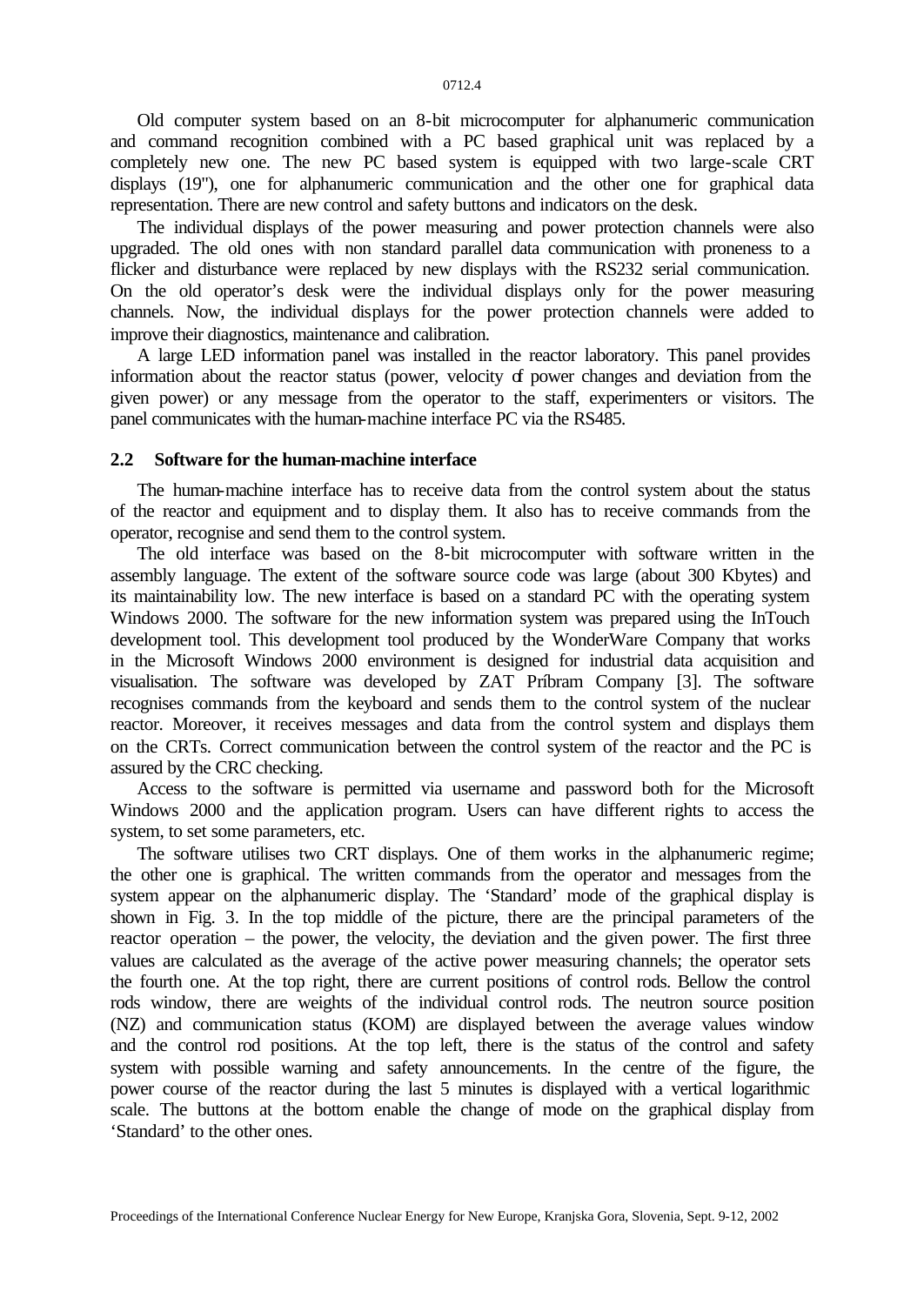0712.5

The following display mode is called 'Graphs'. In the 'Graphs' mode, it is possible to display the reactor power, velocity and deviation in different vertical (variable value) and horizontal scales (time). This mode is very helpful for experiment evaluation and study of an operational history. The next mode of the graphical display is 'Core config'. It enables to display the present configuration of the active core. The mode 'Rods' provides calculation of rod weights in different positions. The mode 'Figures' displays different pictures on the hard disc of the computer, e.g. block scheme of the control and safety system, photographs. The mode 'Tools' enables setting of parameters, users and user passwords for a user with sufficient access rights. The last 'Log' mode displays system messages.



Fig. 3 Standard visualisation on the graphical CRT display

The software of the information system can be switched to operate either in Czech or English language. This is important for foreign visitors and training course participants.

The reactor operational history is stored on the PC's hard disc, and the software provides tools to study it later (e.g. the 'Graphs' mode on the graphical display). The software also enables data about the operation to be sent via a computer network. This feature will be utilised in the future for the evaluation of reactor experiments with a new data acquisition and evaluation system that is prepared with the support of an IAEA grant. Furthermore, data could also be presented on a WWW page to offer on-line information about the reactor operation for the public (this option will be put into operation during the year 2002).

#### **2.3 Connection to the present control and safety system**

According to the requirements for the gradual upgrade of the VR-1 reactor I&C, it was necessary to connect the new human-machine interface PC with the present control and safety system. It was decided that the connection will be serial, utilising either a RS232 or fibre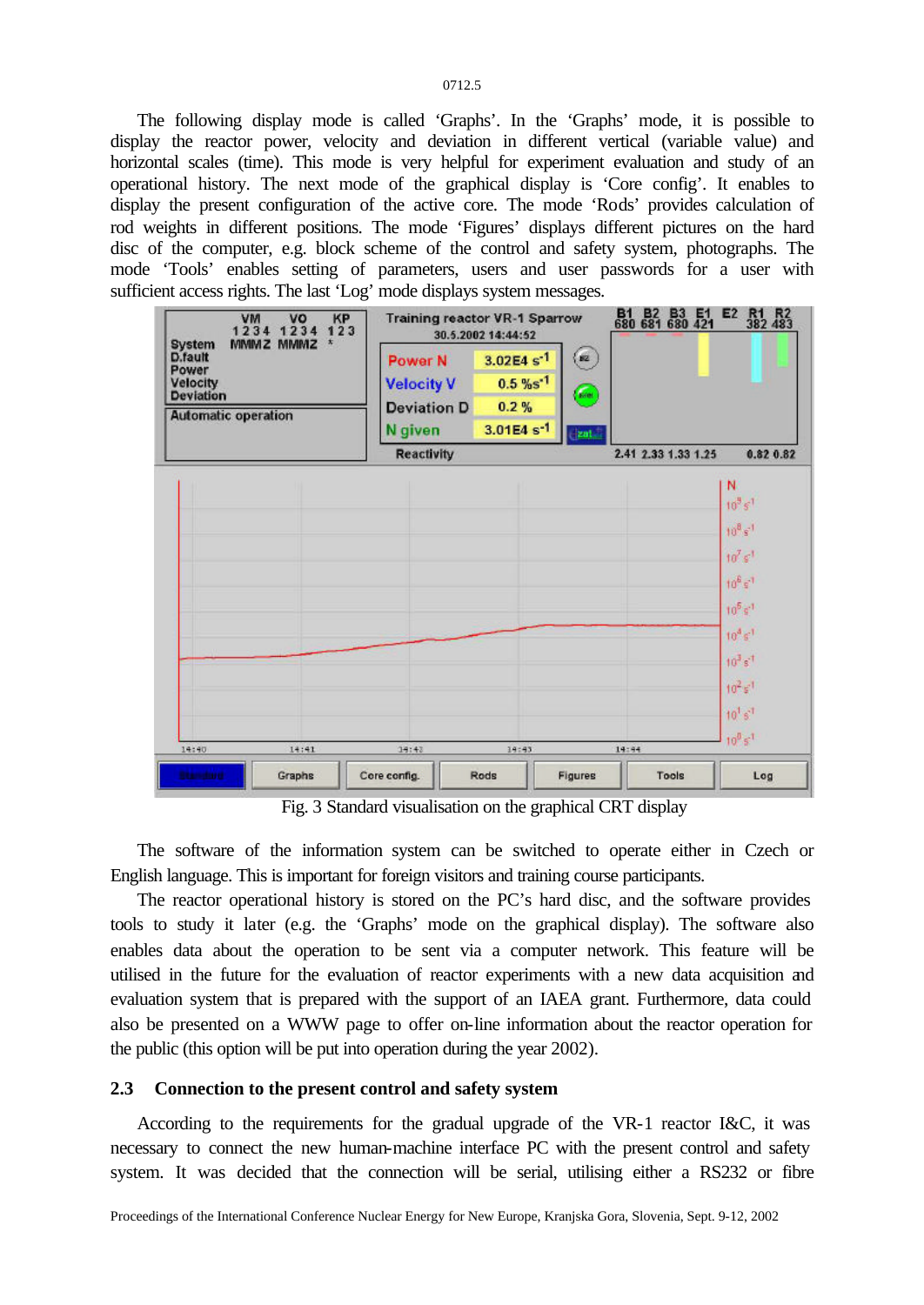optics line. Further, it was necessary to connect new individual displays to the present power measuring and power protection channels. The previous displays were driven by a particular hardware with parallel data communication. The new displays are based on a serial communication.

The principal requirement for the human-machine interface upgrade was that no changes of the software important to safety would be necessary. This requirement is tightly connected with the displays of the power measuring and power protection channels. It was necessary to get a communication unit that fits into the old 8-bit microcomputers utilised in the power measuring and power protection channels and is able to receive parallel data as the previous particular hardware, translate them into the proper format and send them to the new individual display via a RS232 serial line.

There was no suitable hardware available to fulfil requirements mentioned above, so it was decided to develop such a communication unit [7]. A block diagram of the communication unit is shown in the Fig. 4. The communication unit is based on the microprocessor Z80181. This microprocessor is a successor of the popular Z80 one with enhanced memory management, direct memory access and integrated peripherals. The Z80181 microprocessor provides three integrated serial lines that are utilised in the communication unit. The microprocessor is equipped with an EPROM big enough to store software, a RAM to store data and an EEPROM for unit's setting.



Fig. 4 Block diagram of the communication unit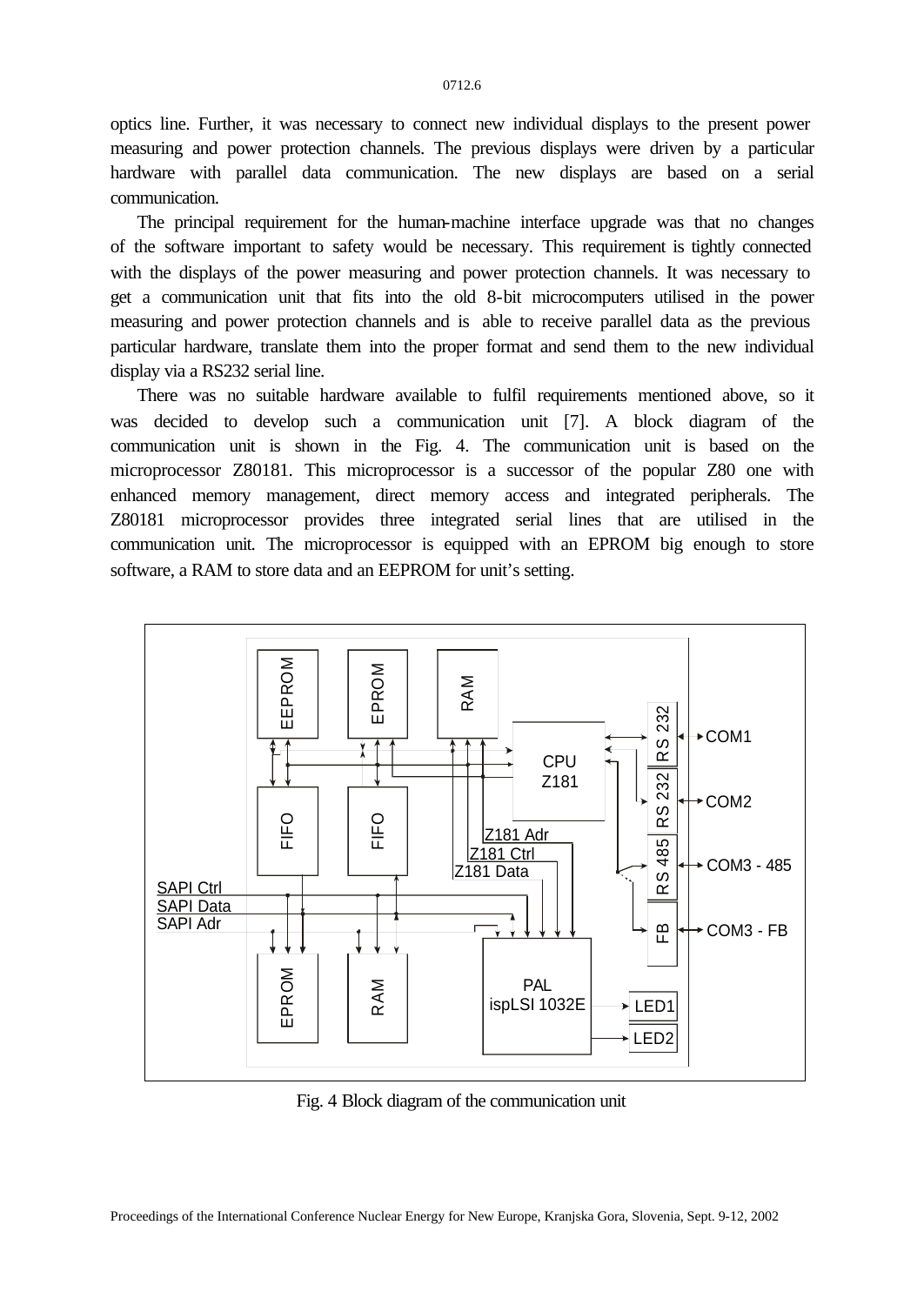FIFO (First In First Out) buffers are used for data transfer between the communication units and adjacent computers. The FIFO buffers are unavoidable because the data from the power measuring and power protection channels are sent very fast (every 3 microseconds in the worst case), and the microprocessor would not be able to receive them even in the interrupt regime. The message is then written into the FIFO and consequently read by the microprocessor. The present-day available FIFO buffers are very fast, and thus there were problems with the quality of their read and write signals. The termination of these signals was found essential.

The programmable logic array ispLSI1032 from the Lattice company is utilised as the 'glue logic' of the microcomputer. The programmable logic array is responsible for addressing of individual components, driving of FIFO and data buffers, controlling of on board indicators and providing the status of the board. Furthermore, timers for delay and realtime purposes are implemented into the programmable logic array. The data for programming of the logic array were prepared in the Hardware Definition Language with the development tool Lattice ISP Expert 8.0.

The communication unit offers also the possibility to place up-to-date EPROM and RAM memories on the board for the adjacent microcomputer program and data and to substitute the old fashioned memory board REM-1 of the SAPI-1 microcomputer.

There are three serial lines on the communication unit board. Two of them are RS232 with the maximum data transfer rate up to 57600 Baud. The third one can be connected by a jumper either to the RS485 or to the fibre optics interface. Both options on the third serial line can provide a galvanic isolation if necessary.

The same communication unit was also utilised for the communication between the control system and the human-machine interface PC. This communication unit is installed in an 8-bit microcomputer that is connected to the system bus of the control system and serves as a bridge between the control system and the PC. On one hand, the bridge receives data from the system bus and sends them via the communication unit to the PC; on the other hand, it receives commands and data from the PC through the communication unit and sends them to the system bus.

The basic firmware of the communication unit is the program  $M$ onitor V1.3 $\cdot$ . It provides the possibility to load, start and debug programs, to control communication via serial lines, etc. AREM PRO LTD granted the monitor. Two different application programs were developed for the communication unit. The first software drives the individual displays. It receives data from the power measuring and power protection channels written into the FIFO buffer, converts them from the old format and sends them via the serial line to the display. The software together with the developed hardware guarantees that no changes are necessary in the power measuring and power protection channels software, and that the new displays operate in the same way as the old ones. The second software controls communication between the control and safety system and the human-machine interface PC. It receives messages from one side, completes or checks CRC and provides data to the other side. All this software was written in the assembler. The macro assembler SASM and the linker SLINK of the Softools company were utilised for compilation and linking of the programs.